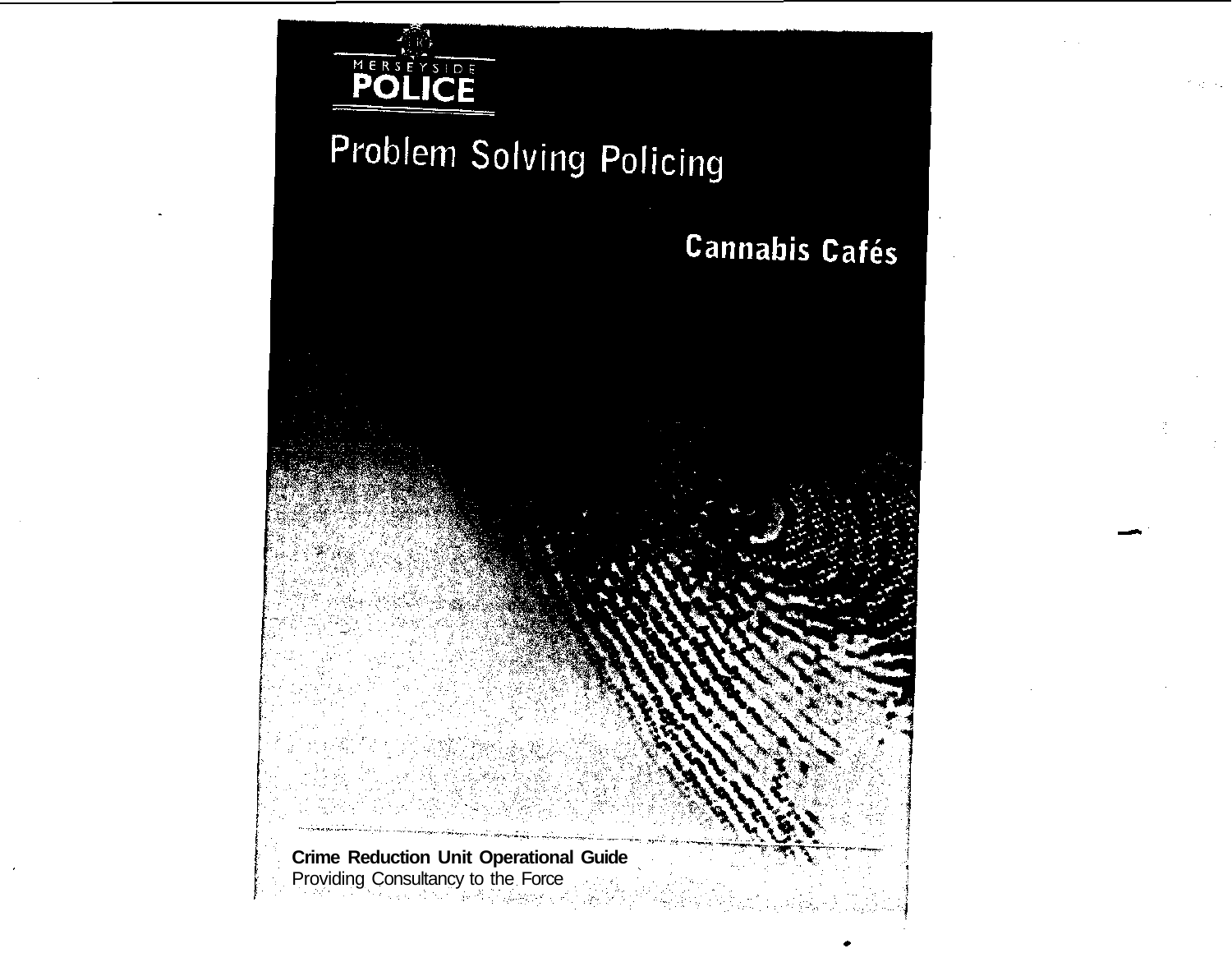## **Forward**

'Problem Solving Policing' - Cannabis Cafes: an Operational Guide; has been produced by the Force Crime Reduction Unit and is the first in a series of guides that will offer a wide variety of practical solutions to operational officers.

The guides will summarise knowledge about how you can reduce harm caused by specific crime and disorder problems in your Neighbourhood, and is based on the Problem Solving approach using the SARA process and National Intelligence Model of policing.

While not all of the responses outlined may be appropriate to your particular problem, they should help give you a broader view of the actions that could be taken.

All the options outlined in this guide are for consideration when dealing with premises that are operating as a cannabis cafe.

This guide has been subjected to the compliance test on the European Convention on Human Rights and has been approved by the Force Solicitor. The guide will be updated, as circumstances change, and we would welcome your views on how it could be improved.

It should be noted that no regional agreement has been reached with any statutory bodies, therefore, any joint action proposed must be negotiated with our partners, such as Environmental Health, Fire Service etc on a local level.

All actions undertaken must comply with present legislation and current case law in relation to evidence gathering and execution of any warrants. It must also comply with the Human Rights Act 2000 and the Regulation of Investigatory Powers Act 2000.

Chief Inspector Dave Labdon Force Crime Reduction Unit

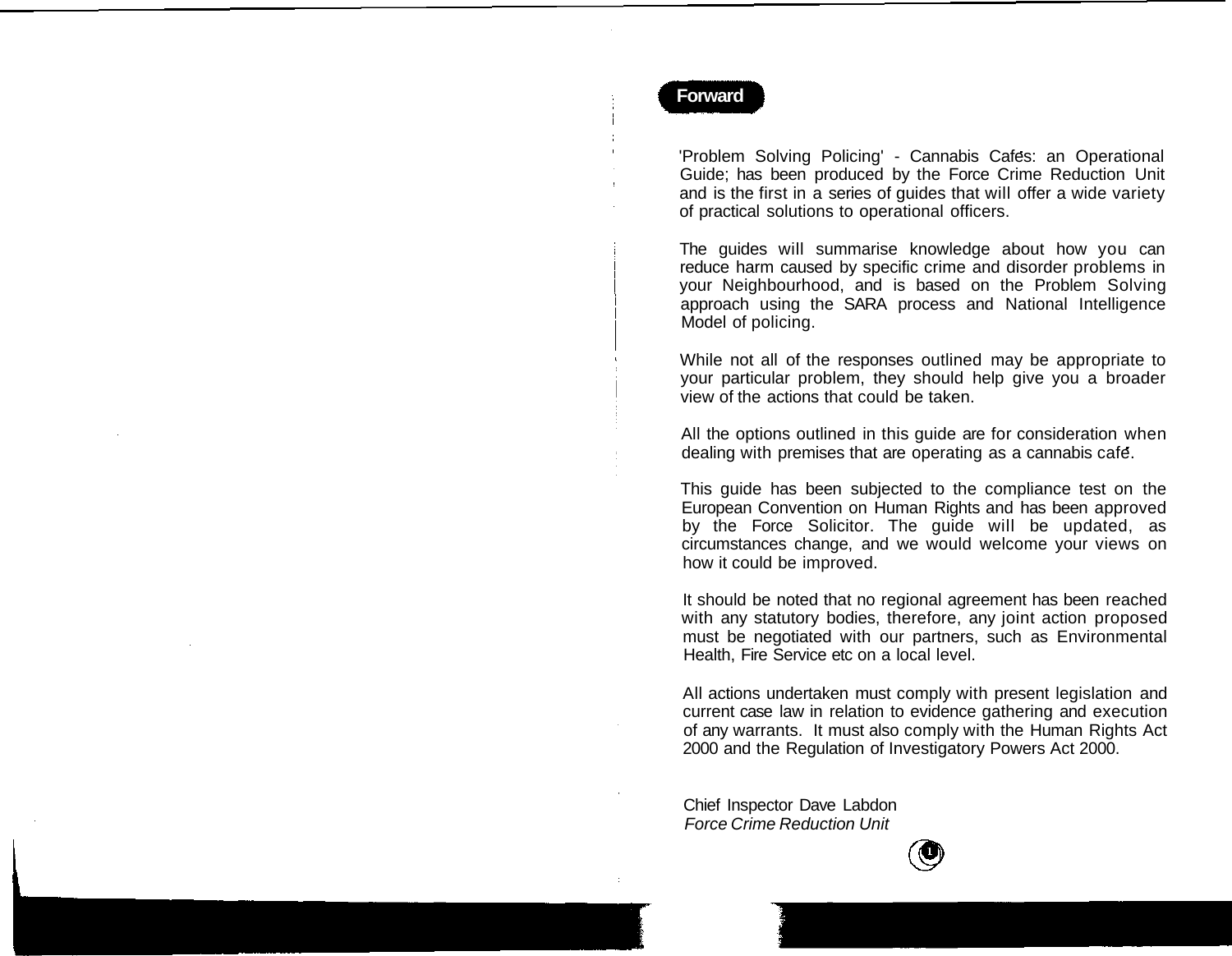# **Acknowledgments**

The Problem Solving Policing series is a collaborative effort. While each guide has an author, other members of the Merseyside Police Crime Reduction Department have assisted in the formulation of the guide through team meetings, proof reading, recommending policing options and offering suggestions on matters relating to the style and format of the booklet. In particular Detective Chief Inspector Labdon has provided valuable advice and guidance to ensure the guide was produced.

Acknowledgement is made towards the contribution of Sergeant Pete Townson, St Anne Street Police Station for his work in identifying the potential threat and emergence of cannabis cafes on Merseyside and in Liverpool in particular. Detective Sergeant Alan Rose and Dave Pester, Greater Manchester Police for their contribution in light of their experiences in policing the cafe in Stockport.

In understanding the Dutch model of policing cannabis cafes invaluable assistance has been given by Ton Snip of the Zaansteek, Waterland Division of the Dutch Police Force and his colleagues throughout the region.

The author of the guide, Detective Sergeant Bernie Jones, has 24 years service in Merseyside Police and has gained experience in a variety of roles including two and a half years in the Liverpool City Plain Clothes Department which had responsibility for policing the pubs and night clubs. The last four years has been spent as the Force Drug Support Team Co-ordinator; acting as a focal point for the development of partnership work with local agencies and members of the Force on drug related issues.

We would also like to acknowledge the assistance of the Community Orientated Policing Services (COPS) in the US department of Justice.

## **Content**

| Forward |                                                    | 1              |
|---------|----------------------------------------------------|----------------|
|         | Acknowledgments                                    | 2              |
|         | The Problem of Cannabis Cafes (Scan)               | $\overline{4}$ |
|         | <b>Reclassification of Cannabis</b>                | 4              |
|         | Cannabis Cafés                                     | 4              |
|         | Understanding the Local Problem (Analysis)         | 6              |
|         | Cannabis Cafés and Merseyside                      | 6              |
|         | Partnerships and Communities                       | 6              |
|         | Present Tactic by Owners                           | $\overline{7}$ |
|         | Sale and Supply of Cannabis                        | 8              |
|         | Section 8 Misuse of Drugs Act 1971                 | 9              |
|         | Policing Options (Response)                        | 11             |
|         | Prevention                                         | n              |
|         | Crime and Disorder Act 1998                        | 12             |
|         | Local Strategies for Preventing Crime and Disorder | 12             |
|         | Enforcement                                        | 13             |
|         | Execution of a Drugs Search Warrant                | 15             |
|         | Section 23 Misuse of Drugs Act 1971                | 15             |
|         | <b>Unlawful Supply</b>                             | 16             |
|         | Section 4(3) Misuse of Drugs act 1971              | 16             |
|         | Section 8 Misuse of Drugs Act 1971                 | 17             |
|         | Possession of Controlled Drug Offences             | 20             |
|         | Proceeds of Crime Bill                             | 22             |
|         | <b>Disruption Tactics</b>                          | 23             |
|         | Prevention of Continued Trading                    | 23             |
|         | Anti Social Behaviour Orders                       | 24             |
|         | Evaluation                                         | 25             |
|         | Summary of Responses to Policing Cannabis Cafes    | 25             |
|         | References                                         | 32             |



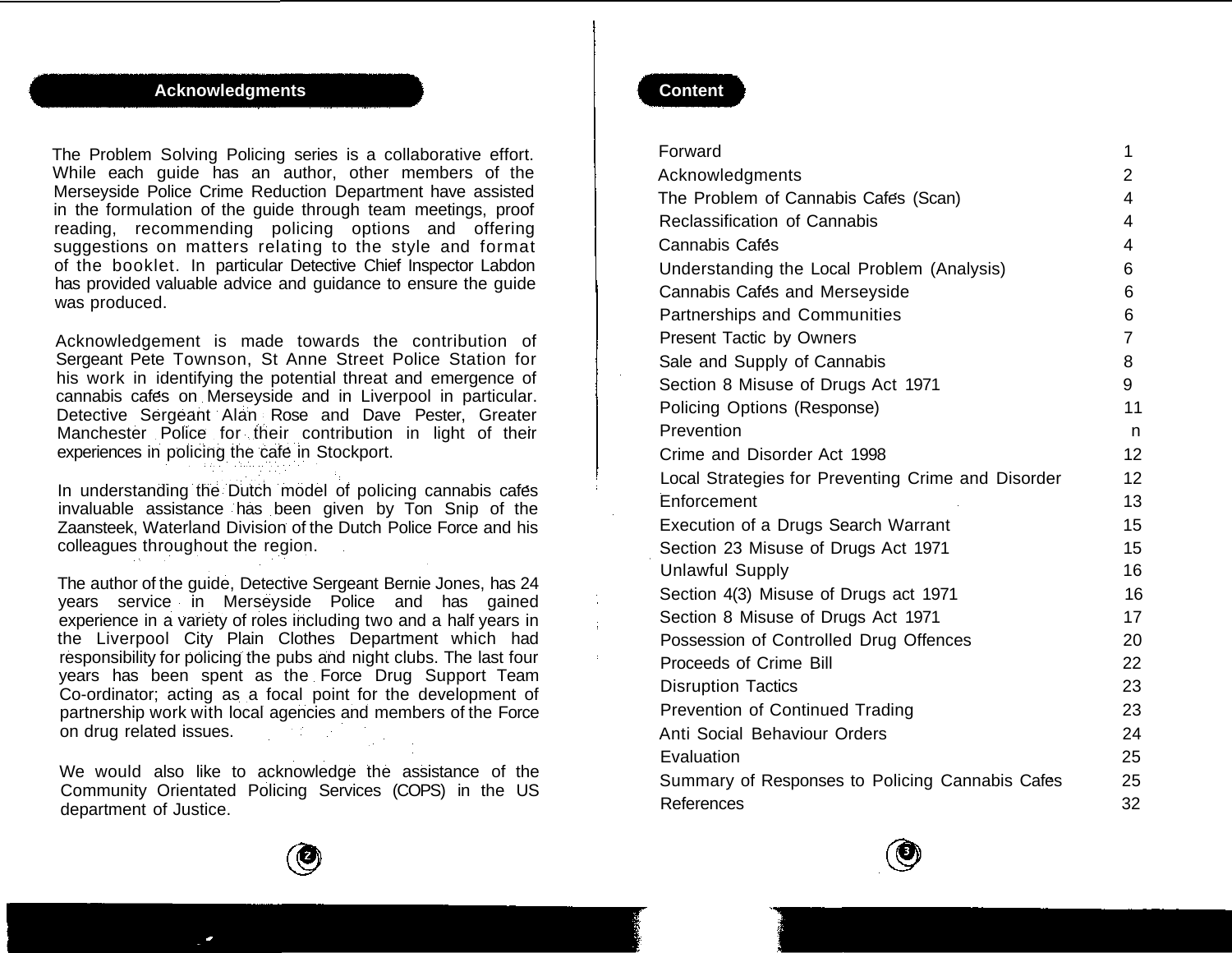# **The Problem of Cannabis Cafes (Scan)**

#### **Reclassification of Cannabis**

The Home Secretary and the Government have made the tackling of Class 'A' drugs, heroin, cocaine, crack cocaine, their priority due to the harm it causes to individuals, families and communities.

In light of this priority and following a report from the Advisory Council on the Misuse of Drugs and the Home Affairs Committee the Home Secretary has proposed that cannabis be reclassified from a Class B drug to a Class C.

Dependent on Parliamentary time it is anticipated that it may become law by July 2003. However advice has been received from the Home Office asking that policing practices be put into place as soon as possible. The advice note also specifically mentioned cannabis cafes, reiterated the illegality of such premises and that the Home Secretary would expect a swift and effective response to any attempt to open such an establishment.

#### **Cannabis Cafes**

Due to the ongoing debate about legalising drug use especially cannabis, much reference is made, in the media and in public forums, to the policing system in the Netherlands where a 'tolerance policy' towards cannabis use has evolved. Although the possession and supply of cannabis remains illegal in the Netherlands a set of guidelines has been produced by their Attorney General

that allows licensed coffee shops to sell and the premises to be used to consume cannabis.

Individual Local Authorities are responsible for imposing certain conditions on the licence holder which are generally that the premises cannot advertise as a cannabis cafe. No person under 18 may enter or buy from the premises, no alcohol is available and that there may only be a set amount of cannabis on the premises at any one time.

This is a well-publicised policy and due to the ease of travel there are many 'drug tourists' who visit Amsterdam and have first hand knowledge of the Dutch 'tolerance policy'. Accordingly there is a body of opinion, amongst cannabis users, both within the UK and the wider European Union that cannabis use should be either legalised or tolerated. This has resulted in a body of political activists exchanging views at a variety of forums including the Internet. The most prominent site in use is called. The Dutch Experience, which provides a focal point for comment and political activity towards the legal use of cannabis cafes in the UK.

This has resulted in 2 cannabis cafés attempting to operate in England. The first cafe opened in Stockport, Greater Manchester, the second cafe opened in Bournemouth, Dorset. Both have been the subject of police enforcement tactics with the Stockport cafe having been raided and closed on three occasions. The Bournemouth cafe has been raided and closed on at least one occasion. The Stockport cafe is the most high profile and supported by a variety of people including Members of the European Parliament. The owner of the cafe, Colin Davies, was arrested, tried and convicted for allowing premises to be used, supplying, possession with intent to supply and importation of cannabis. He was sentenced to 3 years imprisonment but the success of this police operation will not completely deter other cafe owners from challenging the legal system on this issue.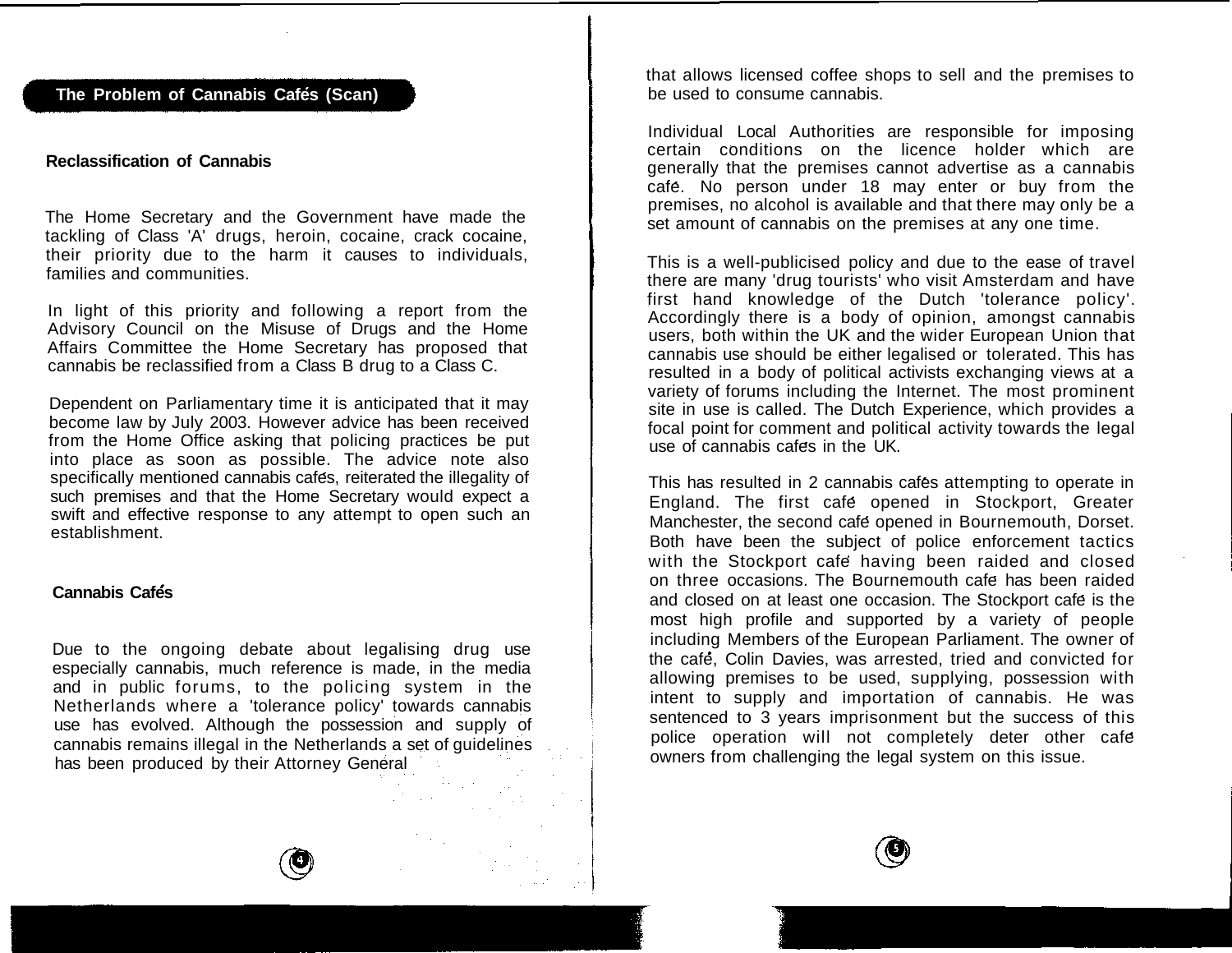A number of sites have been advertised as opening in the near future including a venue in Liverpool, Rhyl, Milton Keynes and Edinburgh.

# **Understanding the Local Problem (Analysis)**

# **Cannabis Cafes and Merseyside**

Notwithstanding the Home Secretary's view on the illegality of cannabis cafes, the use of premises to buy, sell or use cannabis can attract other nuisance and anti-social behaviour that diminishes the residents' quality of life.

Problems such as loitering; dropping litter; parking problems; unwanted additional foot, car and bicycle traffic; graffiti (supporting cannabis use and cafés); young people attempting to gain entry or persuade an adult to buy cannabis for them, open drug markets becoming established and selling Class A drugs are all real and relevant problems that the police and community would face.

To alleviate these sort of problems it is essential that a cannabis cafe is prevented from opening or is successfully policed, closed and prosecuted if one does open.

## **Partnerships and Communities**

The Government's 10 year strategy published in 1998, 'Tackling Drugs Together to Build A Better Britain' established a forum for a range of agencies to work together to address drug misuse within their communities. Merseyside has 5

Drug Action Teams/Drug and Alcohol Action Teams (DAT/DAAT), namely Liverpool, Sefton, Knowsley, St Helens and the Wirral. Each DAT/DAAT produce annual plans on how they will tackle drug misuse. The advent of the Crime and Disorder Reduction Partnerships which put the responsibility for partnership working on crime and disorder issues on a statutory basis saw the alignment of the DAT/DAAT with the local CDRP's. In the future it is hoped that these 2 groups will merge together.

It is important to understand the role they are playing in reducing drug misuse and to utilise the expertise and contacts established within these partnerships when devising a strategy to combat the use of premises as a cannabis cafe".

Similarly the introduction of Neighbourhood Policing in Merseyside has provided Area Inspectors with the responsibility and opportunity of working closely within a designated council ward area. This has resulted in increased working relationships with local Resident Associations, Housing Associations, School Headteachers, Neighbourhood Watch and Victim Support organisations. All such alliances should be considered when adopting the SARA methodology in tackling the issue of a cannabis cafe. Far better for the problem to be dealt with as a partnership approach with good local and civic support then left solely as a police issue and responsibility.

## **Present Tactic by Café Owners**

The proponents of cannabis cafes promote their premises as providing a safe and comfortable environment to use cannabis. They seek to legitimise their actions by

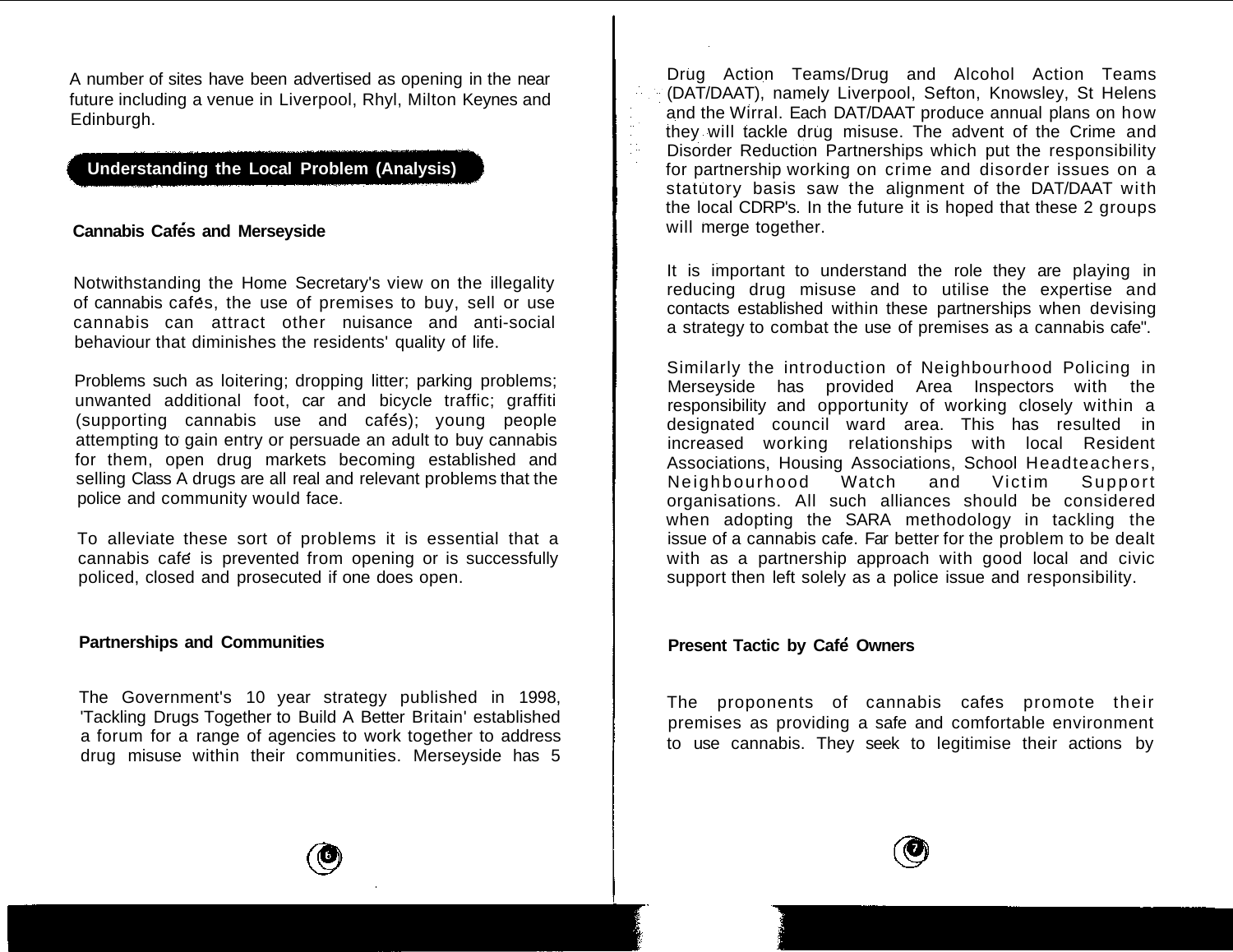making reference to medicinal use, non-profit making and educating and stimulating debate about cannabis use. The following are some of the restrictions placed on prospective users of the cafes:-

- Members only
- Membership fee
- 18 and over
- Fingerprint ID
- No alcohol
- No cannabis to be SOLD on the premises.

This tactic appears to be employed to prevent evidence of sale and supply of cannabis being used against any owner/ occupier or manager of the premises. If such evidence is not forthcoming then a prosecution for a Section 8 offence of allowing premises to be used to consume cannabis could be considered.

# **Sale and Supply of Cannabis**

Section 4(3) of the Misuse of Drugs Act 1971 makes it an offence to 'unlawfully supply a controlled drug to another, be concerned in or so supplying it, or be concerned in making an offer to supply'.

The tactic of a member's only café will provide difficulties for police officers faced with gathering evidence of a Section 4 offence. Rather than discard this option entirely it may be worth considering the use of covert surveillance techniques subject to permission being granted through present authorisation procedures. Issues concerning the commission of a Section 4 offence are discussed at length in the enforcement section of the guide.

# **Section 8 Misuse of Drugs Act 1971**

Given the manner in which cannabis cafes are presently being advertised with the emphasis on providing a safe environment for users to visit and consume their own cannabis a prosecution for a Section 8 offence may be the most appropriate option. In gathering evidence for this offence an explanation of the offence and relevant stated case law is offered: -

A person commits a Section 8 offence if 'being the occupier, or concerned in the management, of any premises, he knowingly permits or suffers' any of the following activities to take place on those premises: -

- Unlawfully producing or attempting to produce a controlled drug.
- Unlawfully supplying or attempting to supply a  $\bullet$ controlled drug to another or offering to supply a controlled drug to another.
- Preparing opium for smoking.
- Administering or using a controlled drug which is unlawfully in any person's possession at or immediately before the time when it is administered or used.

The last point relate's specifically to cannabis and opium but has been amended by Section 38 of the Criminal Justice and Police Act 2001 which received Royal Assent on 11 May 2002. The amendment took place to give the police powers to act against premises allowing the use of ANY drug, especially crack/cocaine.

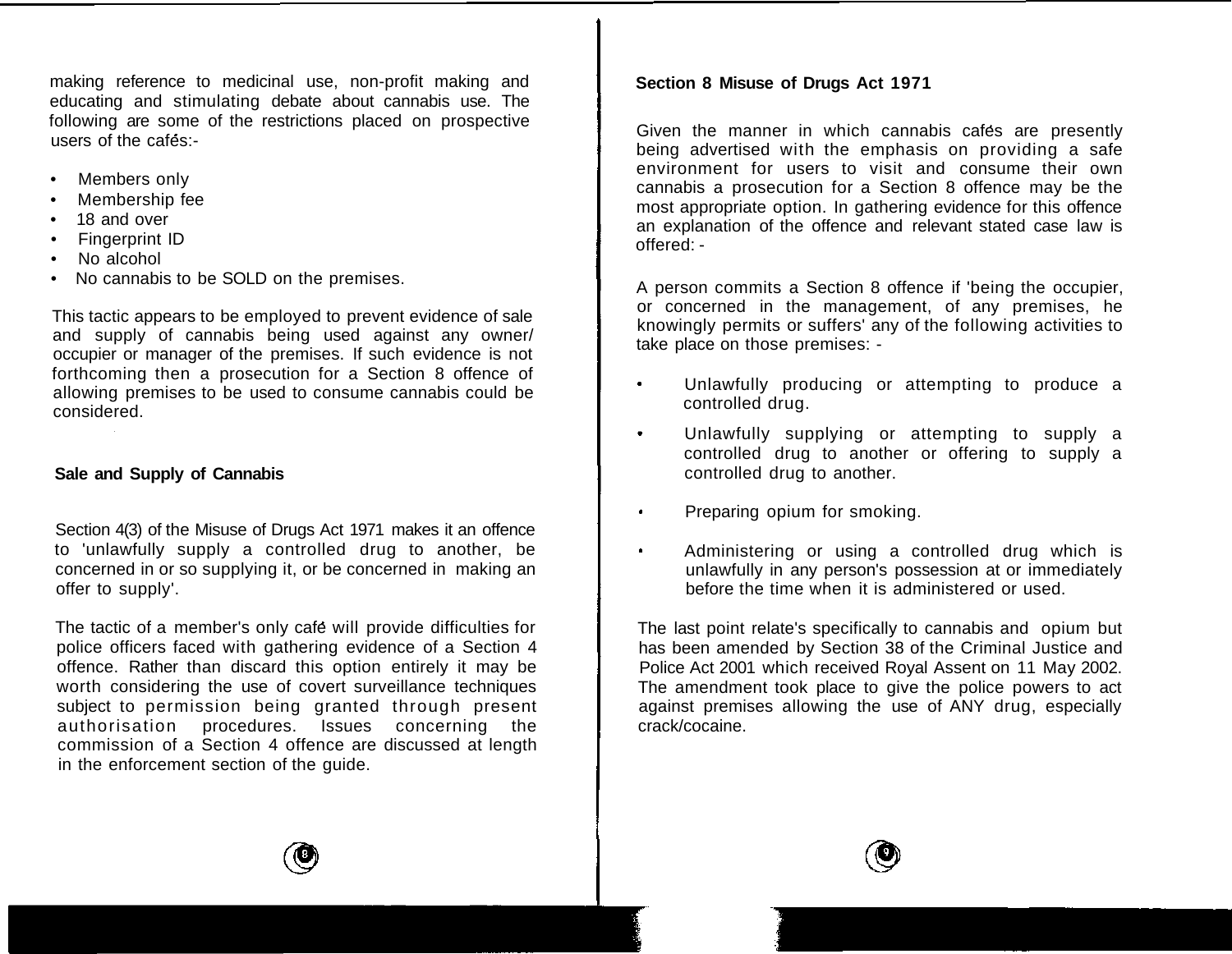The Home Office are presently engaged in a public consultation exercise prior to the issue of guidance notes concerning the prosecution of offenders for a Section 8 offence. The Guidance notes concern agencies and parents of drug users who are working towards reducing drug use and abstinence.

The guidance notes will not afford protection to owners/ managers of cannabis cafe's.

- 'Occupier' is better understood by reference to R v Tao (1976) (All ER 1965) which extended the term 'occupier' beyond the terms of ownership and exclusive control to include owner-occupiers by way of a mortgage, those who rent premises and those who have a licence entitling them to exclude from the premises persons who might offend under this section.
- 'Concerned in the management' this refers not to  $\bullet$ management of the premises, but management of the activities carried on within the premises R v Josephs and Christie (1977) (65CR App R253).
- 'Knowingly permits or suffers' covers a whole  $\bullet$ spectrum of conduct, which includes (a) actual knowledge of what was taking place, (b) wilful blindness by shutting ones eyes to the obvious and (c) recklessness.

Therefore if a person opens a café and allows patrons to attend and use cannabis then an offence against Section 8 will have been committed.

# **Policing Options (Response)**

#### **Prevention**

A cannabis cafe will impact on all levels of the community. It is therefore essential to present any opposition to the opening of such a cafe on a local partnership level which should involve the following: -

- Local Authority Planning Committee
- Be Streetsafe Campaign
- Local Councillors
- $\bullet$ Local charitable agencies such as Parents Against Drug Abuse (PADA)
- Local DAAT/DAT
- Local Residents Associations  $\bullet$
- Local Education Authority
- Local Media  $\bullet$
- Local religious leaders

The above list is not exclusive and can be added to as appropriate. In the first instance a protocol should be arranged between the Local Planning Office and the Local Authority Liaison Officer whereby any proposed 'coffee shop', or similar venture identified by the applicant, is brought to the attention of the police and other interested parties to enable early action and objections to be made.

Early communication should be made to the local community through Residents Associations, City Councilors and other relevant partners about the proposed use of premises as a cannabis cafe.



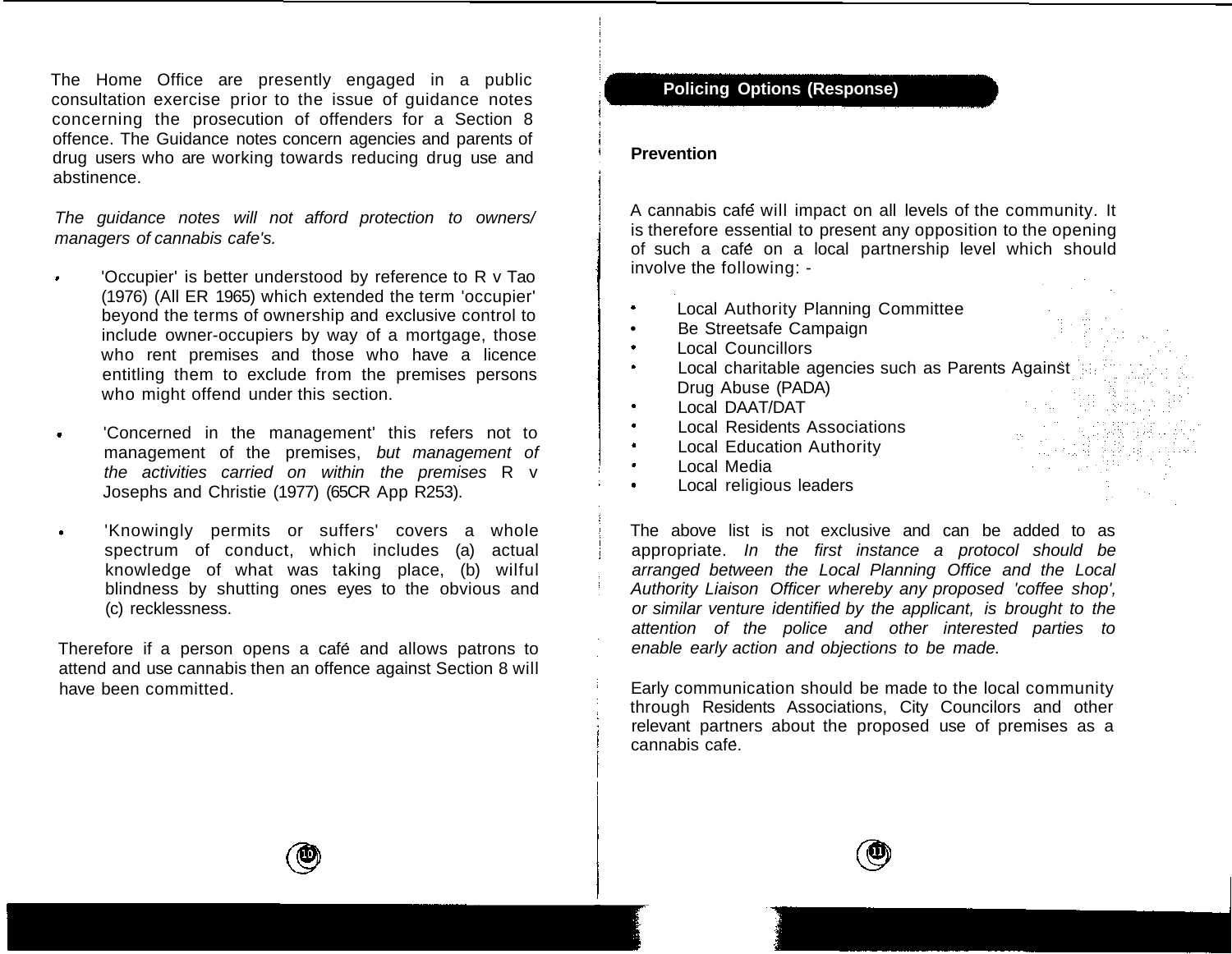Their views and opposition should be noted and an action plan agreed upon which demonstrates a partnership approach to the opposition of the use of premises as a cannabis cafe.

#### **Crime and Disorder Act 1998**

The Crime and Disorder Act 1998, makes provision for the prevention of crime and disorder. Section 1 relates to Anti-Social Behaviour Orders (ASBO's) and Section 17 relates to Local Strategies for Reducing Crime and Disorder.

## **Local Strategies for Preventing Crime and Disorder**

Section 17 of the Crime and Disorder Act 1998 imposes a duty on Local Authorities to give due regard, when exercising its various functions, to do all it reasonably can to prevent, crime and disorder in its area. There are 5 police Local Authority Liaison Officers (LALO's) who work closely with the Local Authority in designing joint action plans to prevent crime and disorder. Their advice and assistance should be sought out when considering action being taken under the authority of the Crime and Disorder Act.

Accordingly should premises be found either in a residential or non-residential area, such as a disused warehouse on the dock road then Section 17 of the Crime and Disorder Act 1998 should be considered in presenting any objections to a planning application. This will allow objections to be made in respect of the illegal activity and associated anti-social behaviour. Consideration could also be given to objecting to the grant on the grounds that patrons will travel by car or

motor cycle and use cannabis on the premises. They will then use their vehicles to travel away from the premises with the likelihood that they will be driving under the influence of drink or drugs.

Should these measures fail and a cannabis cafe did open in the Merseyside area then consideration needs to be given to the tactics employed by the owner/managers of such premises and the evidence gathering needed to secure a conviction at court for a Misuse of Drugs Act offence.

#### **Enforcement**

If all efforts to prevent the use of premises as a cannabis cafe fail then due consideration will need to be given to the enforcement of the Misuse of Drugs Act 1971 regulations. All offences likely to be committed from importation of a controlled drug to simple possession will need to be considered. To ensure that the best evidence available is secured and presented to the Crown Prosecution Service (CPS) and the courts a range of information gathering techniques will need to be employed.

Given that the activities within the cannabis cafe will amount to a closed drug market, ie overt observations unable to be undertaken, then other covert surveillance techniques aligned to planned stop/checks of suspects and vehicles may have to be employed prior to the application for a search warrant before a Magistrate.

When considering surveillance techniques consider liaison with the Force Intelligence Security Bureau who have a Dedicated Surveillance Unit, Tactical Support Unit and Intrusive Surveillance Unit. They can provide valuable advice



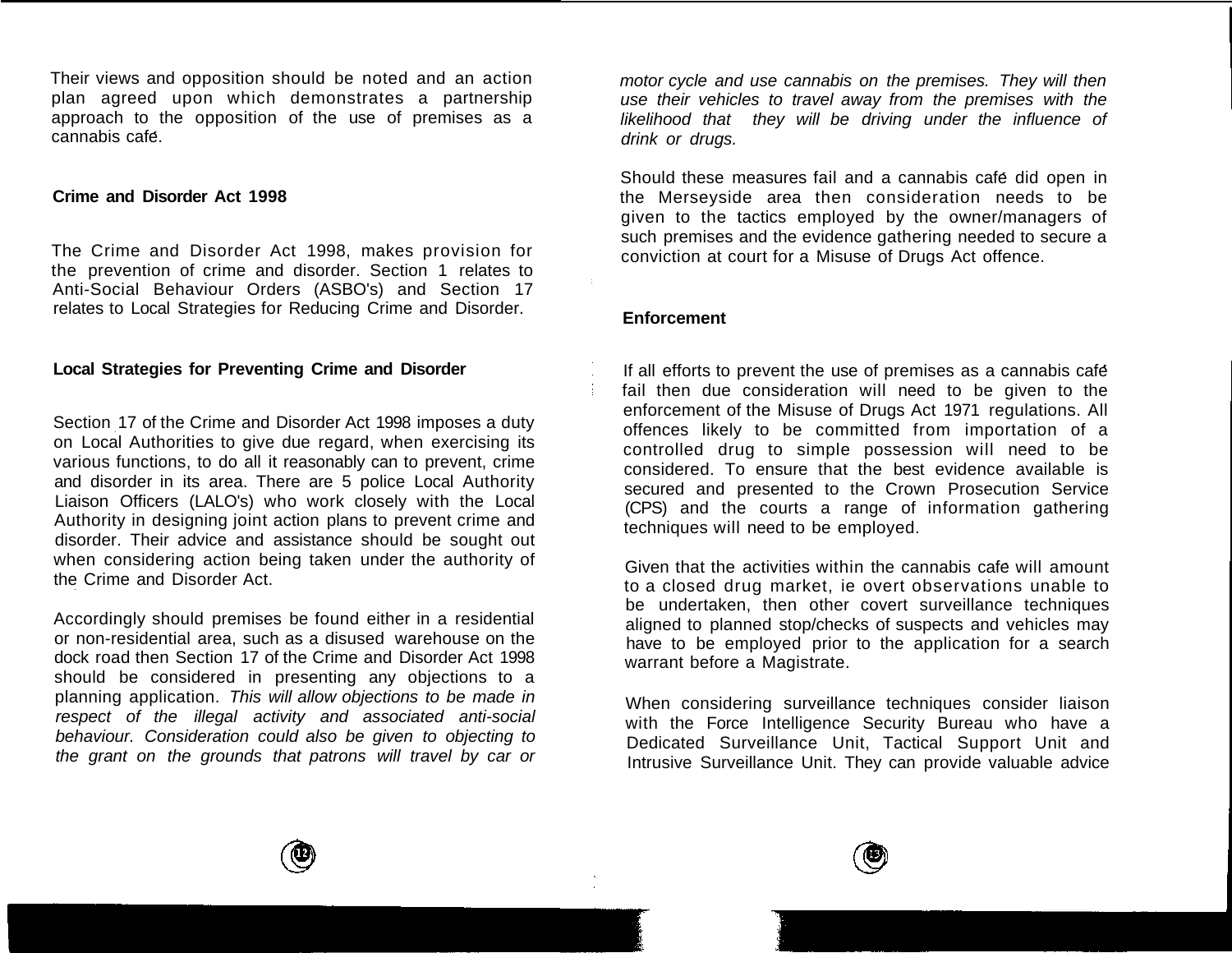and expertise prior to the commencement of any surveillance operation.

The following outlines a menu of options towards evidence gathering prior to the application for a drug search warrant:-

- The placing of covert CCTV surveillance devices  $\bullet$ inside the premises subject to usual authorisation procedures. (RIPA Act 2000)
- Telephone eavesdropping subject to usual authorisation  $\bullet$ procedures. (RIPA Act 2000)
- Enquiries to establish where the owner/occupier or  $\bullet$ manager of the premises holds a bank account. Enquiries with banking establishment to establish if large quantities of cash/cheque deposits are being made. (Liaison with Merseyside Police FIU)
- Stop/check Of Keyholder on arrival to open premises with a view to search under MDA 1971 of person and/or vehicle with a view to disclose possession with intent to supply offences within legal stop/search procedures.

It is important to undertake as much preparatory work as possible to identify offenders, type of offence committed and gather intelligence towards the planning and execution Of a drug raid on the premises. Not all of the options listed may be applicable or possible to undertake but should be considered carefully as part of the problem solving approach.

# **Execution of a Drug Search Warrant**

**Section 23 Misuse of Drugs Act 1971**

Section 23 provides the power for a police officer to:-

- Enter the premises named in the warrant (using force if necessary).
- Search the premises and anyone found in them.
- Seize and retain any drugs or documents.

Provided that there are reasonable grounds for suspecting either or both of the following conditions apply:-

- An offence has been committed relating to controlled  $\bullet$ drugs present on the premises or in the possession of anyone found in them.
- Any document in possession of a person on the premises is related, or connected, to an actual or intended, unlawful transaction or dealing in drugs (whether in the UK or elsewhere).

The execution of a drug search warrant must be carefully planned and an operational order produced prior to the police action taking place. The usual risk assessment and health and safety issues must be considered, ie number of exits, entrances to premises, likely number of persons to be present during raid etc. Advice on up to date tactics employed by patrons of the cafe can be obtained from the Force Crime Reduction Unit. Consider possibility of media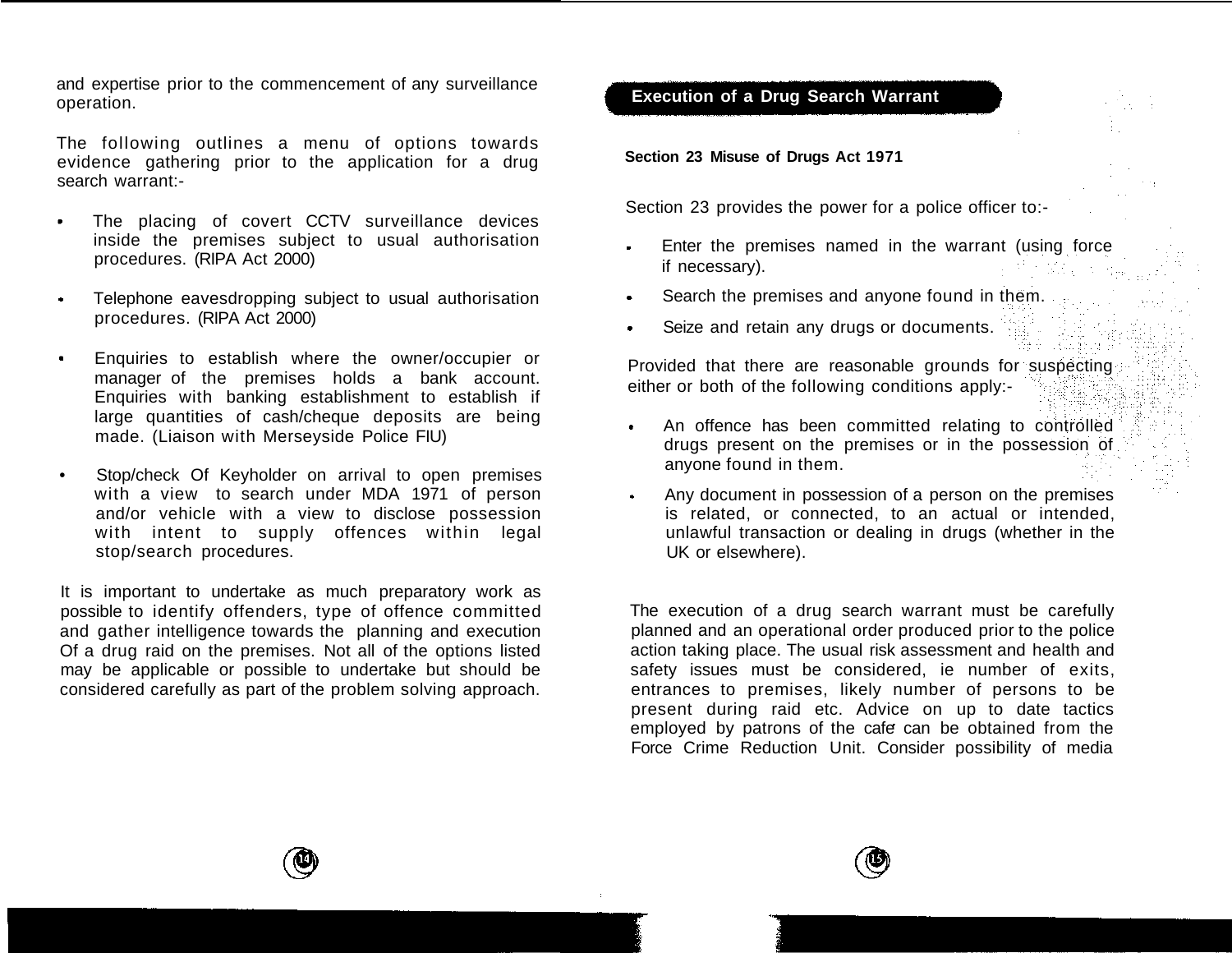presence and/or subsequent interest. It may be prudent to have an agreed press release lodged at the Force press office prior to the commencement of the police raid.

# **Unlawful Supply**

## **Section 4 (3) Misuse of Drugs 1971**

It is an offence to:-

Unlawfully supply a controlled drug to another; be concerned in so supplying it; or offer to supply it, or be concerned in making an offer to supply it.

For the purposes of the Misuse of Drugs Act legislation 'supply' includes distribution. If a person attends at the cafe and distributes cannabis to friends and fellow patrons, providing it is done to benefit those receiving the drug, ie they will consume the drug, then this is held to be a supply offence.

'Being concerned in the supply' involves a degree of identifiable participation. Collecting cannabis from a nearby 'stash' Or 'safe house' and delivering it to the cafe.

An 'offer to supply' is completed **when the offer** is **made** rather when any subsequent transaction takes place.

Dependant on the ability to gather evidence prior to the raid and the quality of the evidence obtained an offence under Section 4 may be brought against the owner/manager or patron{s) of the cafe.

When executing a drug warrant at the premises the seizure of the following may assist in securing a conviction for a **Section 4 offence:** -

- Seizure of any scales likely to have been used to weigh cannabis prior to sale.
- Seizure of any cash amounts from the premises  $\bullet$  . especially any designated counter/serving area.
- Seizure of any till receipts or account books, if kept.
- Interviews of person's arrested/reported for possession offences. Any admission that the cannabis was bought on the premises and from whom.
- Seizure of any literature promoting the 'sharing' or  $\bullet$  .  $\bullet$ 'exchanging' of cannabis which may be found on the premises.
- Search and seizure of large cash amounts from patrons suspected of having committed a supply offence.

## **Section 8 Misuse of Drugs Act 1971**

As discussed previously a person commits a Section 8 offence if 'being the occupier, or concerned in the management, of any premises, he knowingly permits or suffers' any of the following activities to take place on those premises: -

- Unlawfully producing or attempting to produce a controlled drug.
- Unlawfully supplying or attempting to supply a controlled drug to another or offering to supply a controlled drug to another.



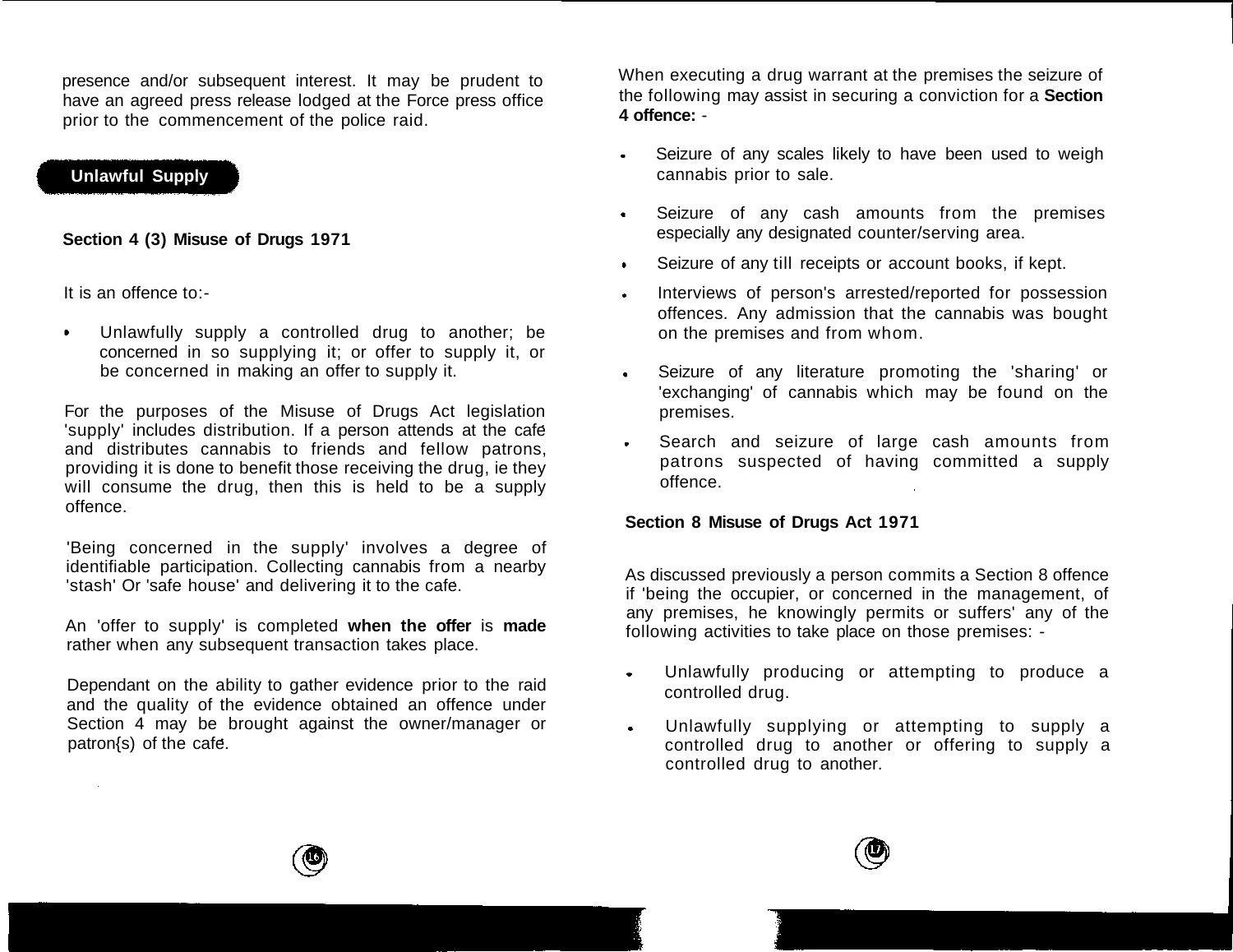- Preparing opium for smoking.  $\bullet$
- Administering or using a controlled drug which is  $\bullet$ unlawfully in any person's possession at or immediately before the time when it is administered or used.

The last point relates to the use of **any** drug on premises and is likely to be the most effective charge that can be brought against the owner/manager of a cannabis cafe. In gathering evidence for a prosecution for a **Section 8 offence** it is vitally important to establish who the owner and or manager of the premises is when the offence is being committed. Accordingly the following actions should be considered:-

- Enquiries with Local Authority estates office to establish if the property is rented or leasehold.
- Enquiries with Local Authority council tax and rent  $\bullet$ offices to establish if accounts are being paid and by whom.
- If premises have an Automatic Alarm system installed  $\bullet$ enquiries to establish Keyholder.
- $\ddot{\phantom{0}}$ Observation's being kept on the premises to establish the Keyholder.

If enquiries with statutory bodies and public utilities are to be undertaken then they should be conducted through a nominated point of contact within your policing area. If there is no nominated contact or you are unsure who it may be then contact should be made via the Force ISB. **On no account should you attempt to contact the Local Authority**

#### **or Public utility companies directly.**

As with all offences committed under the Misuse of Drugs Act it is important to ensure that the best evidence available is secured and presented to the Crown Prosecution Service (CPS) and the courts. Once again a range of information gathering techniques will need to be employed.

Given that the activities within the cannabis caf6 will amount to a closed drug market, ie overt observations unable to be undertaken, then other covert surveillance techniques aligned to planned stop/checks of suspects and vehicles may have to be employed prior to the application for a search warrant before a Magistrate.

When considering surveillance techniques consider liaison with the Force Intelligence Security Bureau who have a Dedicated Surveillance Unit, Tactical Support Unit and Intrusive Surveillance Unit. They can provide valuable advice and expertise prior to the commencement of any surveillance operation.

The following outlines a menu of options for evidence gathering towards the disclosure of Misuse of Drugs Act offences and Section 8 offences in particular: -

- The placing of covert CCTV surveillance devices inside the premises subject to usual authorisation procedures.
- Stop search of patrons calling at the premises with a view to identifying possession offences, arrest and interview to establish both possession offence and reason for calling at the premises, ie to use/buy cannabis.

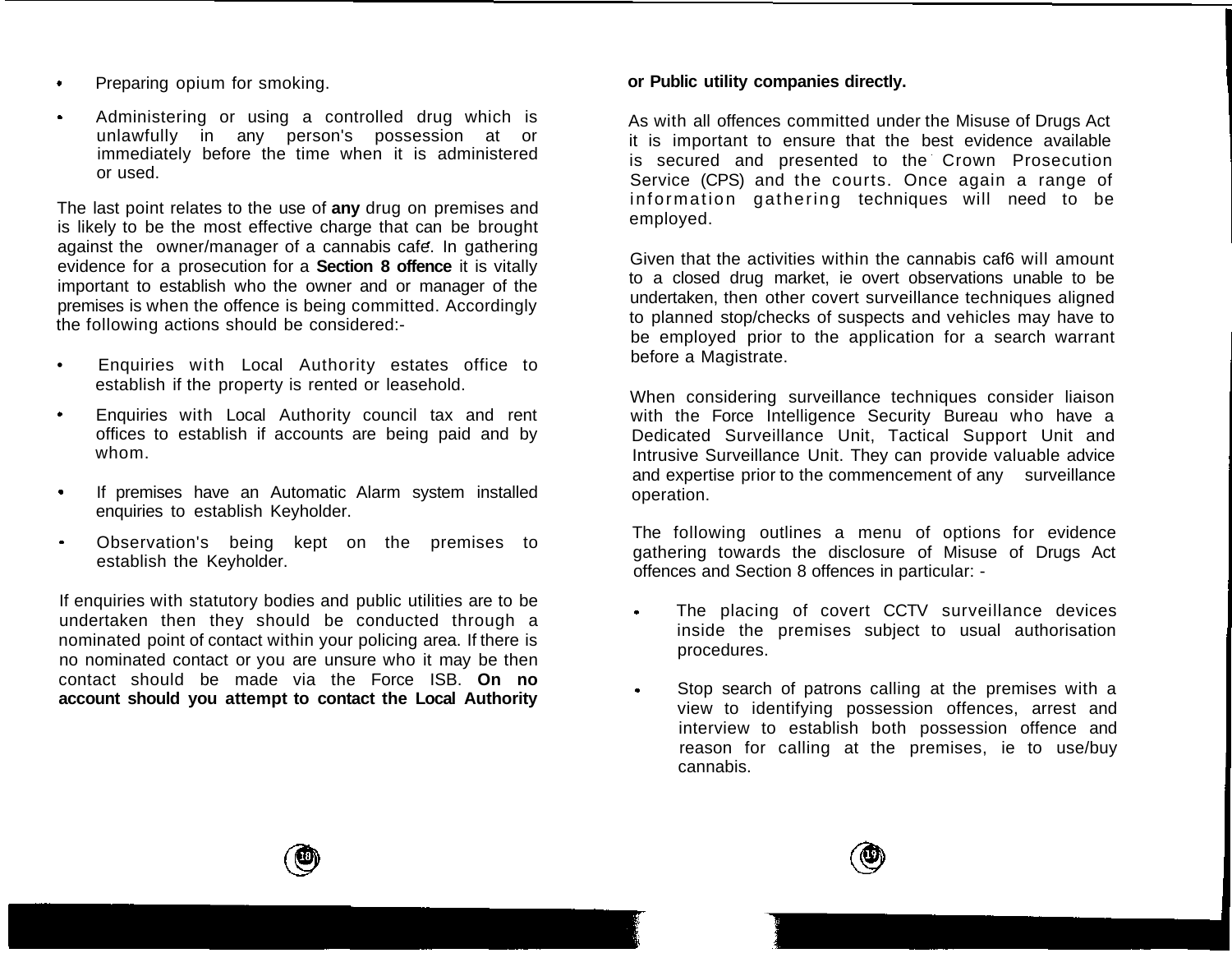- Stcv search patrons with a view to gathering other  $\bullet$ intelligence such as areas they are travelling from, whether linked to other Dutch Experience activists and view membership card, if any, of premises they are attending.
- Spot check at premises conducted by a police officer to establish if cannabis is being used and who is in charge of premises at that time.
- $\bullet$ Execute drugs search warrant at premises. Look to arrest for Section 8 offence and also consider arrest of any persons found in possession of cannabis. Ensure other offences are considered such as abstracting electricity.
- Video/photograph the scene after the raid looking to  $\bullet$ highlight the use of the premises at any future court hearing. Evidence of drug use such as 'roach ends' in ashtrays and on the floor, drug paraphernalia, any corresponding literature that may be found on the premises should be seized.

## **Possession of Controlled Drug Offences**

In gathering evidence for and during the execution of a drug search warrant, under the MDA 1971, offences of simple possession of controlled drugs may be disclosed. The offenders may be dealt with according to National and Local procedures enabling a range of options from arrest, caution and formal warning to be used.

The Force Adult Caution Policy for drug offences is presently governed by Home Office Circular 18/1994 and provides that an adult may receive the benefit of a police caution if >

- The offender is arrested for possession of a controlled  $\bullet$ drug only and no that charges are to be laid out of the same set of circumstances.
- a. The person must not have been recently cautioned {within last 3 years) or prosecuted for a drugs related offence.
- A further caution may be considered if there has been  $\bullet$ a sufficient lapse of time since the first caution, which suggests it has had some effect.
- The evidence complies with the Attorney-Generals Guidelines on criteria for prosecution ie admits offence, small amount for personal use.

Difficulties sometime arise over what is a personal use amount. The advice is that it should be sufficient for immediate use and likely to make no more than 5 'spliff type cigarettes. This will be approximately 1 gram in weight.

If an offender has a large piece of cannabis and offers the explanation that it is 3 months' supply then it will be inappropriate to caution.

Given that the patrons of the café want to challenge the present system surrounding the use of cannabis it may be the case that they refuse to accept a caution and will have to be cha-ged w'th the offenie of possession of a controlled drug and bailed to a court. In these circumstances consider setting a single court date for all offenders so that the court are fully conversant with the action taken. Close with the CPS will need to be maintained.



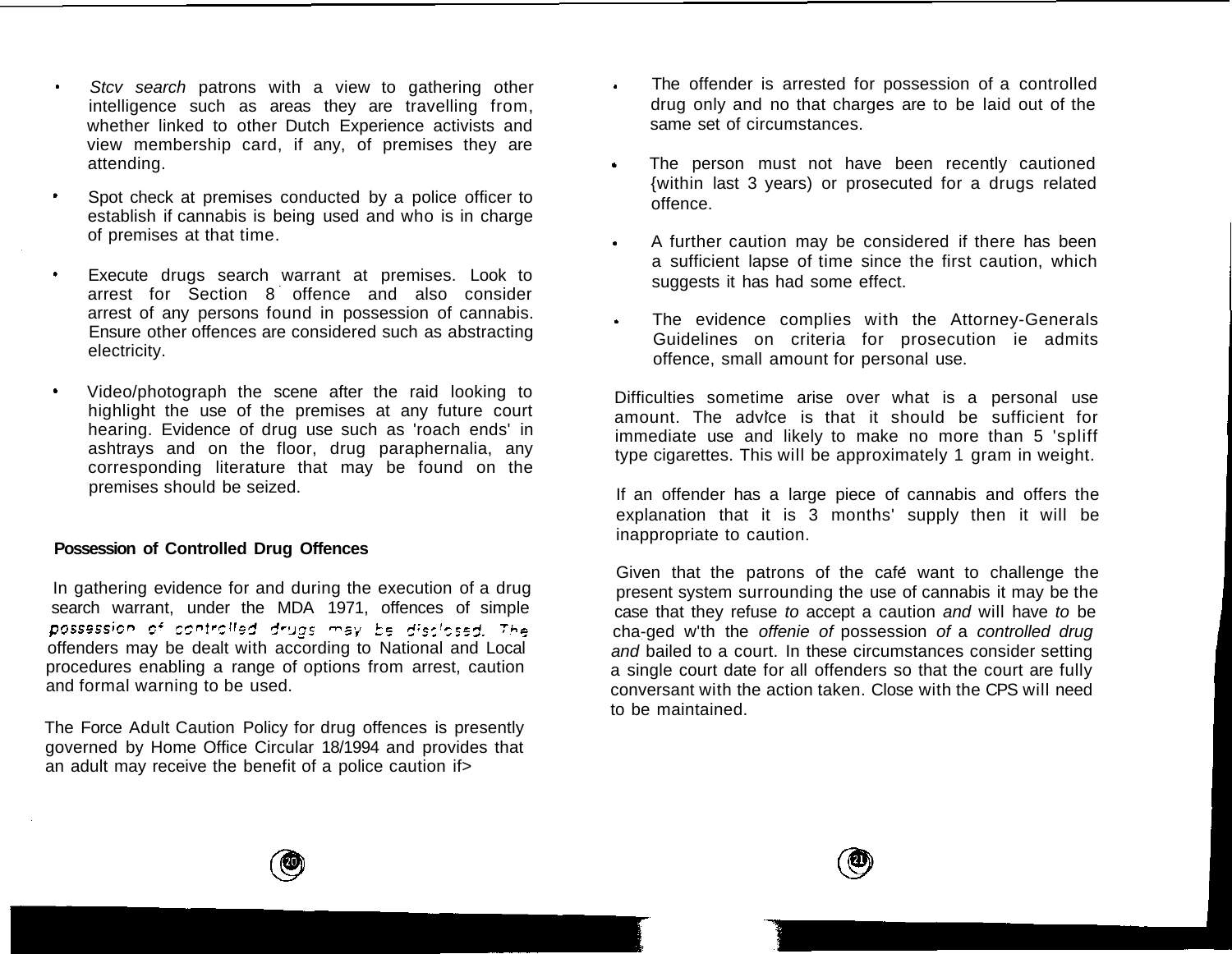Due to the proposed reclassification of cannabis it is intended to have a nationally approved method of dealing with simple possession offences by way of issuing a Formal Warning. The detail of this procedure is still being worked through and subject to further consultation. Advice on this issue can be given by the Force Crime Reduction Unit.

## **Proceeds of Crime Bill**

The Proceeds of Crime Bill is designed to recover assets derived from the proceeds of crime. At the time of writing the Bill ts with the House of Lords and has not yet received Royal Assent. There is wide Parliamentary support for the Bill and it is likely to became law by 2003. The POC Act will: -

- Establish an Asset Recovery Agency (ARA) with the function of investigating and securing criminal assests.
- Introduce a civil recovery scheme to recover the proceeds of crime in cases where a criminal prosecution cannot be brought for whatever reason.
- Give the Director of the ARA the power to tax an individual, company or partnership where income, profit or gain is suspected of being derived from crime.
- Replace and strengthen the legislation and investigation powers, restraint and confiscation procedures and money laundering offences.

This Act, when made law will, provide a powerful tool towards the disruption and closure of a cannabis cafe and should be carefully considered along with the other available responses.

## **Disruption Tactics**

## **Prevention of Continued Trading**

Once the premises have been raided and any person(s) arrested or reported for Misuse of Drugs Act offences it is important to take all necessary steps to prevent the caf6 re-opening. Positive action to ensure the premises remain closed will send a clear message to the clientele of the cannabis cafe and reassure the wider community. The following points of action should be considered: -

- Use of Local Authority/police partnership operation to disclose anti-social behaviour such as youths loitering, increase in foot, vehicle traffic, graffiti, noise etc with a view to imposing an ASBO on the owner/ manager of premises directing that the premises be closed.
- Imposition of bail conditions directing owner/occupier/  $\bullet$ manager and patrons of cafe not to attend the premises.

If the premises re-open after a drug raid and a tactic of civil disobedience is embarked upon by supporters of the cannabis cafe then the following disruption tactics may be employed: -

Consideration to stop/checks on patrons of the cafe  $\bullet$ both on arrival and leaving the premises with a view to disclosing possession offences and gathering intelligence.



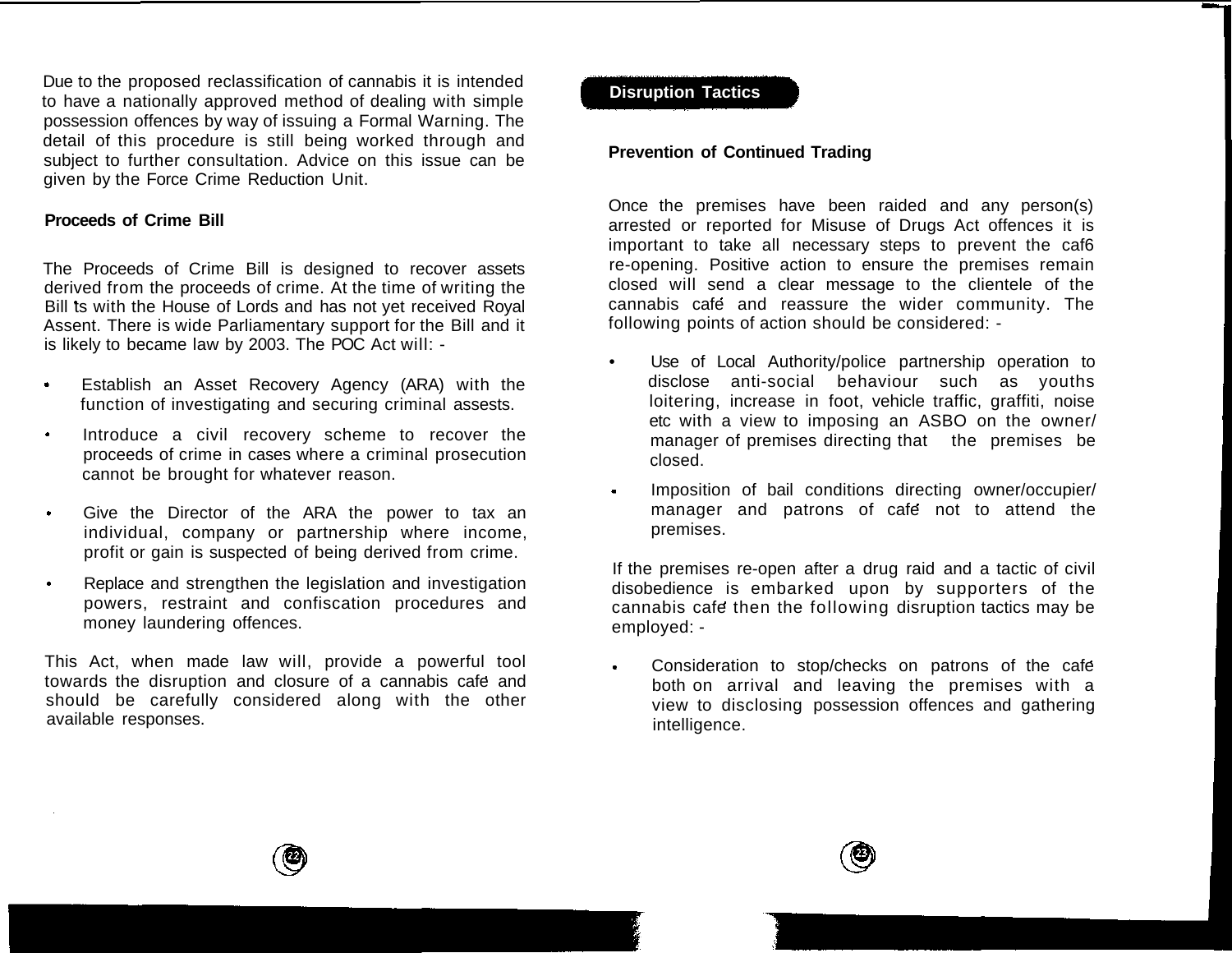- Stop/checks on vehicles attending the premises with a  $\bullet$ view to disclosing RTA offences, warrant and disqualified driver checks.
- $\bullet$ Regular visits by Local Authority Environmental Health officers with a view to disclosing health and safety or food and hygiene offences.
- $\bullet$ Visit by Fire Service with a view to disclosing fire safety regulation offences.

All the above tactics can be used to assist in closing either temporarily or permanently plus additional penalties that a court may impose for breaching specific regulations.

## **Anti-Social Behaviour Orders**

Anti-Social Behaviour Orders (ASBOs) were introduced on 1 April 1999. Their purpose is to target activities which disrupt the lives of individuals, families or communities. They are not intended to replace existing measures or responses to criminal activity. The Force works closely with partner agencies to have agreed action plans when dealing with an instance of crime and disorder. Once the action plan has been developed to combat an activity then an application can be made for an ASBO.

An application for an ASBO against the owner/occupier or manager of cannabis cafe could therefore be seen as a legitimate and effective way of closing down the premises.

All five Local Authorities within Merseyside have a nominated Police liaison officer (LALO). Contact should be made with the

relevant LALO if the process of applying for an ASBO is to be pursued.

# **Evaluation**

It is important to know what works when dealing with the issues surrounding the opening and use of a premises as a cannabis cafe as it is an issue that is likely to remain within the policing area for the foreseeable future.

The Merseyside Police Crime Reduction Unit acts in a consultancy role and will disseminate best practice on dealing with cannabis cafes. Any action taken against cannabis cafes must be relayed back to the CRU, which will act as a central collation point for the Force on all related issues. The Unit can then evaluate activities in order to promote continuous improvement.

# Summary of Responses when dealing with a Cannabis Café

The following table summarises the responses to the proposed use and trading of premises as a cannabis cafe. It details the method by which they are intended to work, the conditions under which they ought to work best, and some factors that should be considered before implementing a particular response.

As the advent of cannabis cafes is a new challenge to policing there are no evaluations available as to what would be the



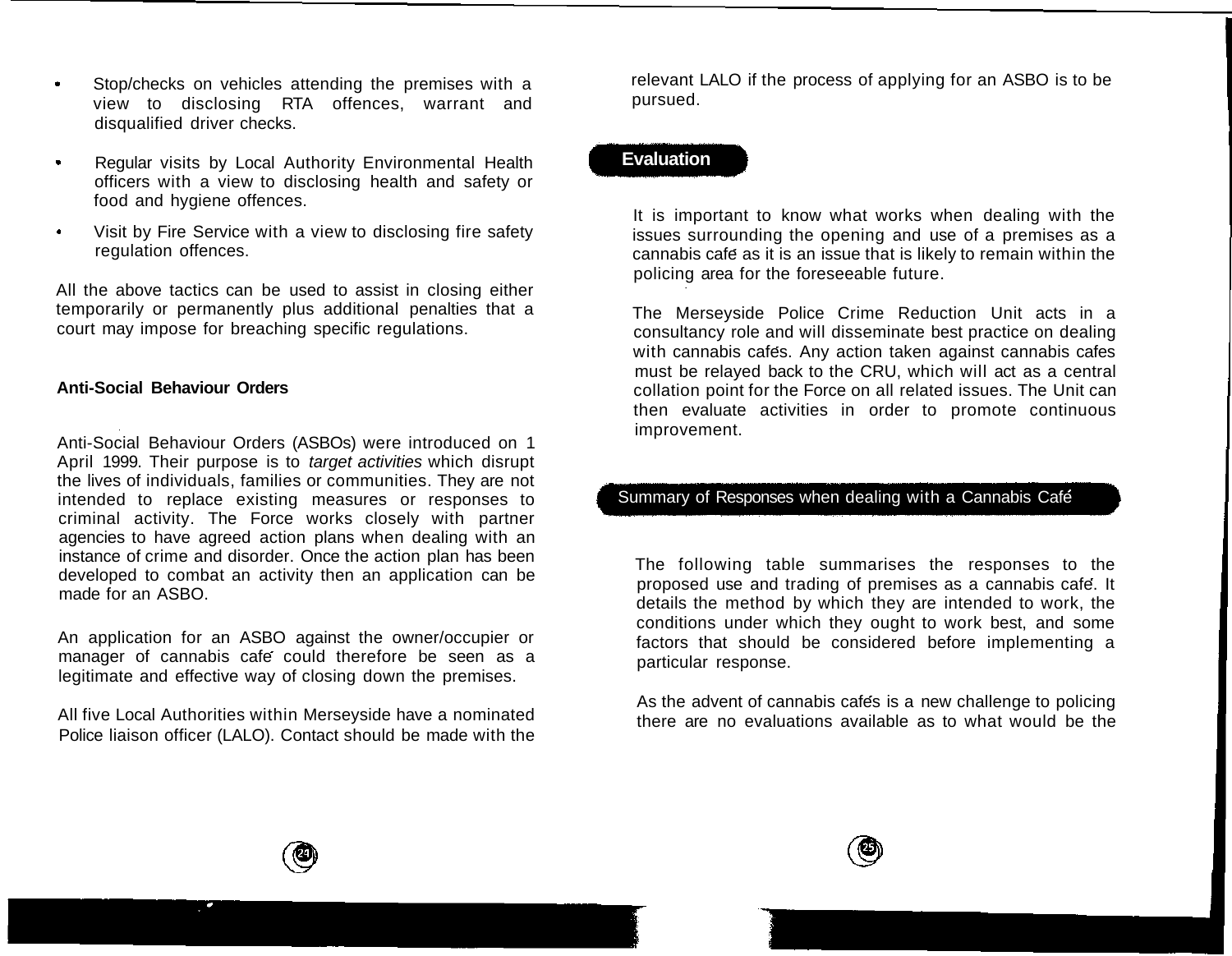

G

G

**Ti w o** (0  $\bullet$   $\circ$   $\circ$ CD -  $\equiv$  3 **2- °- 3** CD < ្រុក ្រុ<br>**ភូ**ក ្តុក្ក្ **" 2 2 o 5 \* 3 < ິລັດ ຊຶ່ງ ຕົກສາຕາ ແລະ**<br>ອິດສາຍ ອິດຕະການ<br>ຈຶ່ງ ⊘ັດອິນ<br>ອິດຕະການ<br>ອິນ  $9 - 3 - 0$ **22**  $\frac{3}{2}$   $\frac{3}{2}$  5 5 L<sub>12</sub>. Q) O < 13 = : Q. O Q) O tQ Q-**3 - ' c « o ^ S \*° s- a o** C CD **S 5. o, -o ™ 3 o 3 3 §<sup>a</sup> - Q. 5 3 Q, -1 3** » **5** 3<br> **o** « ∞ 0)<br>
<del>*r*+</del> <del>CD</del> • c+<br>
% •=• O £ . Q>

l,

|                | <b>Response No</b>                                                       | Response                                                                                              | <b>How it Works</b>                                                                                                                                   | Works Best If                                                                              | <b>Considerations</b>                                                                                                                                                           |
|----------------|--------------------------------------------------------------------------|-------------------------------------------------------------------------------------------------------|-------------------------------------------------------------------------------------------------------------------------------------------------------|--------------------------------------------------------------------------------------------|---------------------------------------------------------------------------------------------------------------------------------------------------------------------------------|
|                | 1 Prevention<br>Prevention of premises<br>opening as a cannabis<br>café. | Establish early warning<br>system.                                                                    | Agreed protocol between<br>Local Authority and Local<br>Police Liaison Officer re:<br>Proposed 'Coffee Shops'<br>applying for planning<br>permission. | Clear lines of<br>communication are<br>established and<br>maintained.                      | Seek support of local<br>residents associations<br>and councillors in<br>opposing grant of<br>planning permission.                                                              |
| 2              | Prevention<br>Monitor Internet.                                          | Daily check of cannabis<br>café Internet sites.                                                       | Nominated police/civilian<br>officer to review Internet                                                                                               | Named person is<br>responsible for continued<br>research. Input from<br>other agencies.    | Crime Reduction Unit<br>(Drug Support Team) to<br>monitor and report on<br>possible venues and<br>tactics to be employed<br>by 'coffee shop'<br>devotees.                       |
| 3 <sup>l</sup> | Prevention<br>Seek partnership<br>response.                              | Agree joint agency<br>action.                                                                         | Agree action plan with<br><b>DAT/DAATs Local</b><br>Authority and any other<br>affected parties.                                                      | Unified agreed approach<br>is made by a range of<br>agencies supporting<br>police action.  | Use of local residents<br>associations/religious<br>and education leaders to<br>pro-actively assist in<br>disruption tactics.                                                   |
| 4              | Prevention<br>Seek media support.                                        | Positive media reporting<br>of action taken to close<br>down and discourage<br>use of cannabis cafes. | Seek support of local<br>newspaper and radio<br>editors to promote<br>partnership response in<br>a positive manner.                                   | All sections of the media<br>give positive support to<br>the police and their<br>partners. | Short impactive<br>campaigns highlighting<br>the dangers of drug use<br>and the impactive nature<br>on other crime and<br>anti-social offences that<br>such a cafe would bring. |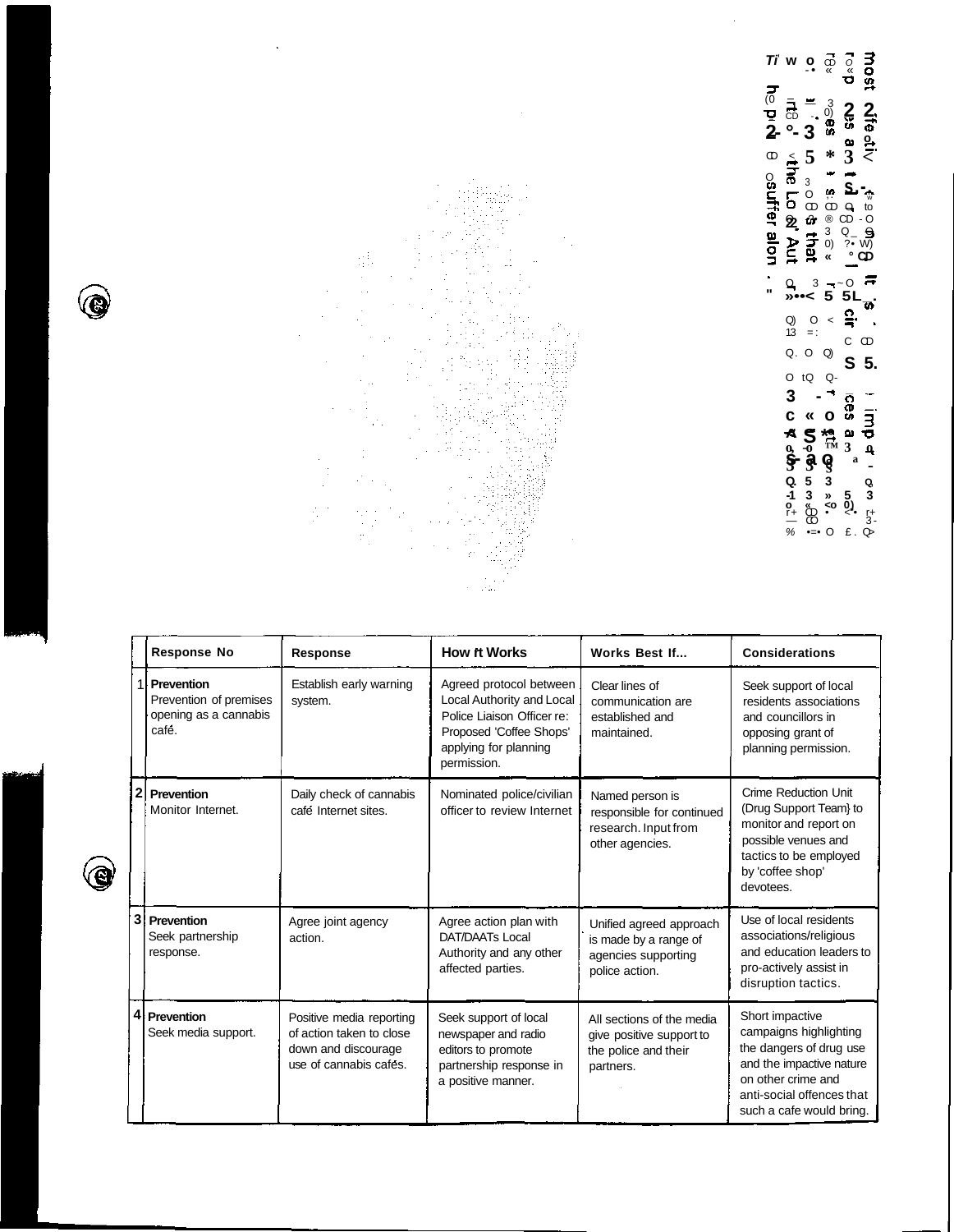|    | <b>Response No</b>                                                                       | Response                                               | <b>How it Works</b>                                                                                  | Works Best If                                                                         | <b>Considerations</b>                                                                                                       |
|----|------------------------------------------------------------------------------------------|--------------------------------------------------------|------------------------------------------------------------------------------------------------------|---------------------------------------------------------------------------------------|-----------------------------------------------------------------------------------------------------------------------------|
| 51 | Enforcement<br>Identify Misuse of<br>Drugs Act offences<br>inside premises.              | Static observations<br>inside premises.                | Obtain authority to use<br>static covert surveillance<br>equipment within<br>premises.               | Installed prior to opening<br>of premises.                                            | Liaise with ISB over<br>installation of covert<br>equipment.                                                                |
| 6  | Enforcement<br>Identify Misese of<br>Drugs Act offences<br>inside premises.              | Telephone<br>eavesdropping.                            | Obtain relevant authority<br>to have a phone tap on<br>premises.                                     | Obtained and used prior<br>to premises opening.                                       | Liase with ISB over<br>authority and logistics<br>of telephone<br>eavesdropping.                                            |
|    | Enforcement<br>Identify source of<br>income of owner/<br>occupier or manager<br>of café. | Identify income from<br>supply/sale of cannabis.       | Identify bank/building<br>society where money<br>from operation of<br>cannabis café is<br>deposited. | Evidence is obtained of<br>sale/supply of cannabis<br>at cafe.                        | liaison with Income Tax<br>and Customs and Excise<br>Departments.                                                           |
| 8  | Enforcement<br>Identify owner/occupier<br>of premises.                                   | <b>Enquiry with Local</b><br>Authority Estates Office. | Establish if premises are<br>rented or leasehold.                                                    | Name and address of<br>leaseholder or tenant is<br>obtained.                          | Enquire's with other<br>Local Authority offices<br>such as council tax.                                                     |
|    | 9 Enforcement<br>Identify owner/occupier<br>of premises.                                 | Enquiry with<br>utility companies via IS8.             | Establish if accounts are<br>held and paid in respect<br>of electricity, gas and<br>water.           | Name and address of<br>current account holder is<br>obtained, relevant and<br>correct | Discuss legality with<br>relevant companies<br>of having supply<br>disconnected due<br>to illegal activity taking<br>place. |

 $\circledcirc$ 

 $\circledcirc$ 

| <b>Response No</b>                                                                             | <b>Response</b>                                                       | <b>How it Works</b>                                                                         | Works Best If                                                                                   | Considerations                                                                                                                                                                                      |
|------------------------------------------------------------------------------------------------|-----------------------------------------------------------------------|---------------------------------------------------------------------------------------------|-------------------------------------------------------------------------------------------------|-----------------------------------------------------------------------------------------------------------------------------------------------------------------------------------------------------|
| 10 Enforcement<br>Identify owner/occupier<br>of premises.                                      | <b>Establish if Automatic</b><br>Alarm is fitted.                     | Enquiry with police<br>Alarms Section to identify<br>if registered.                         | Name and address of<br>Keyholder is recorded<br>and is correct                                  | Enquiry may be made to<br>establish if Alarm system<br>is registered with a<br>private company. Details<br>of Keyholder will be held<br>with company.                                               |
| 11 Enforcement<br>Identify Keyholder<br>and/or manager of<br>premises.                         | Static observations on<br>premises.                                   | Use of static OP prior<br>to opening and at<br>conclusion of tile days<br>business.         | All evidence gathering<br>is done in accord with<br>current legislation and<br>stated case law. | Use of other agency<br>CCTV if sited near to<br>premises. External<br>Installation of police<br>CCTV. Use of HV<br>Streetsafe CCTV vehicles.                                                        |
| 12 Enforcement<br>Stop/check of<br>Keyholder.                                                  | Stop/check under<br>Misuse of Drugs Act<br>1971 upon arrival at cafe. | Seek to disclose offence<br>of possession of a<br>controlled drug with<br>intent to supply. | Surveillance is<br>conducted to establish<br>possession prior to<br>arrival at cafe.            | Resource implication<br>of surveillance team.<br>Ensure all statutory<br>obligations are met in<br>relation to evidence<br>gathering.                                                               |
| 13 Inforcement<br><b>I</b> dentify Misuse of<br><b>IJrugs Act offences</b><br>inside premises. | Static observations<br>inside premises.                               | Obtain authority to use<br>static covert surveillance<br>equipment within<br>premises.      | Installed prior to<br>opening of premises.                                                      | Use of public utility<br>company to assist in<br>installation of equipment<br>eg telephone, electricity.<br>Use of level 2 operative<br>to become a private<br>member and carry out<br>static jobs. |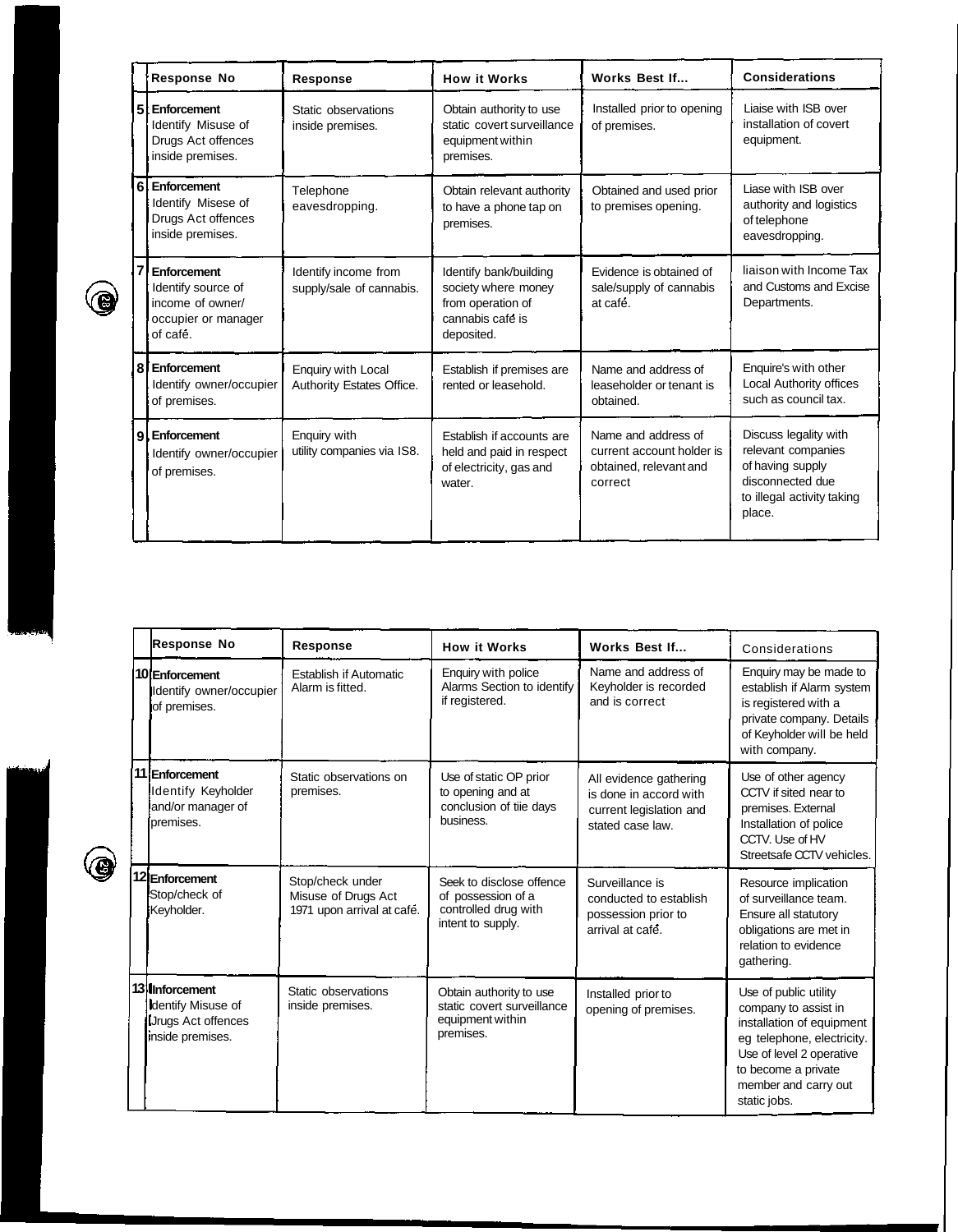| Response No                                                                               | <b>Response</b>                                                                                 | <b>How it Works</b>                                                                                                                                    | Works Best ff                                                                                              | <b>Considerations</b>                                                                                                          |
|-------------------------------------------------------------------------------------------|-------------------------------------------------------------------------------------------------|--------------------------------------------------------------------------------------------------------------------------------------------------------|------------------------------------------------------------------------------------------------------------|--------------------------------------------------------------------------------------------------------------------------------|
| 14 Enforcement<br>Identify Misuse of<br>Drugs Act offences<br>inside premises.            | Police officerto enter<br>premise during<br>business hours.                                     | PC to enter under<br>authority of reasonable<br>suspicion that an offence<br>is being committed and<br>discloses drug offences.                        | Part of a planned<br>operation.                                                                            | Use of other agencies<br>and media strategy.                                                                                   |
| <b>115 : Enforcement</b><br>Identify Misuse of<br>Drugs Act offences<br>outside premises. | Stop/search of patrons<br>arriving at the cafe<br>with a view to<br>disclosing POCD<br>offence. | Stop/search under MDA<br>powers.                                                                                                                       | Planned and ongoing<br>policing operation.                                                                 | Use of stop/search to<br>gather intelligence on<br>patrons, areas<br>travelling from, reason<br>for attending premises.        |
| 161Enforcement<br>Execute Misuse of<br>Drugs Act search<br>Iwarrant                       | Enter premises with a<br>view to arresting for<br>Section 8 offence.                            | Planned police<br>operation.                                                                                                                           | Other agencies can be<br>utilised in a partnership<br>approach.                                            | Arrest of patrons for<br>POCD. Consider other<br>offences, eg Abstract<br>Electricity.                                         |
| 17 Prevention<br>Prevent furthertrading.                                                  | Impose Anti-Social<br>Behaviour Order on<br>owner/occupier and/or<br>manager of cafe.           | Evidence of anti-social<br>behaviour such as youths<br>congregating, graffiti,<br>increase in noise, traffic<br>problems collated by<br>ASBO officers. | Joint Operation<br>with Local Authority.                                                                   | Lead agency for<br>evidence gathering and<br>prosecution of case.<br>Order to include<br>requirement to close the<br>premises. |
| 18 Prevention<br>Prevent further trading.                                                 | Impose police bail<br>conditions on owner/<br>occupier and/or<br>manager of café.               | Conditions to prevent<br>further offences, ie<br>named person not to<br>enter café or allow it to<br>be used to consume<br>cannabis.                   | All persons likely to be<br>involved in running of<br>cafe are arrested and<br>bail conditions<br>imposed. | Offenders to be kept in<br>custody and bail<br>conditions to be<br>imposed by Magistrate.                                      |

 $\frac{1}{2}$ 

| Response No           | <b>Response</b>                                              | <b>How it Works</b>                                                                                           | Works Best If                                            | <b>Considerations</b>                                                                                                                                 |
|-----------------------|--------------------------------------------------------------|---------------------------------------------------------------------------------------------------------------|----------------------------------------------------------|-------------------------------------------------------------------------------------------------------------------------------------------------------|
| 19 Disruption Tactic  | Stop check of patrons<br>arriving and leaving<br>premises.   | Stop check by police<br>officers to disclose POCD<br>offences.                                                | Planned and<br>co-ordinated ongoing<br>operation.        | Gather intelligence on<br>patrons, areas travelling<br>from, mode of travel,<br>amounts of controlled<br>drug in their possession.                    |
| 20 Disruption Tactic  | Stop/check of vehicles<br>and patrons attending<br>premises. | Stop/check by police<br>officers to disclose RTA<br>offences, warrant and<br>disqualified driver<br>offences. | Planned and<br>co-ordinated ongoing<br>police operation. | As above plus<br>associated driving<br>offences. Explore<br>possibility of using<br>media to demonstrate<br>café causing increase<br>in drug/driving. |
| 21 Ilisruption Tactic | Visit by Fire Service<br>Officer.                            | Disclose any breach of<br>fire regulations.                                                                   | Part of a planned<br>operation.                          | Linking visit as part of<br>planned approach, ie<br>Environmental Health<br>and Fire Service to visit<br>during the same week.                        |
| 22 Disruption Tactic  | Regular visits by Local<br>Authority<br>Officers.            | Regular checks made to<br>disclose contravention<br>of health and safety,<br>food and hygiene<br>offences.    | Co-ordinated approach<br>in line with police<br>tactics. | Dose premises for<br>non-compliance with<br>health and safety, food,<br>hygiene regulations.                                                          |

 $\circledcirc$ 

 $\circledcirc$